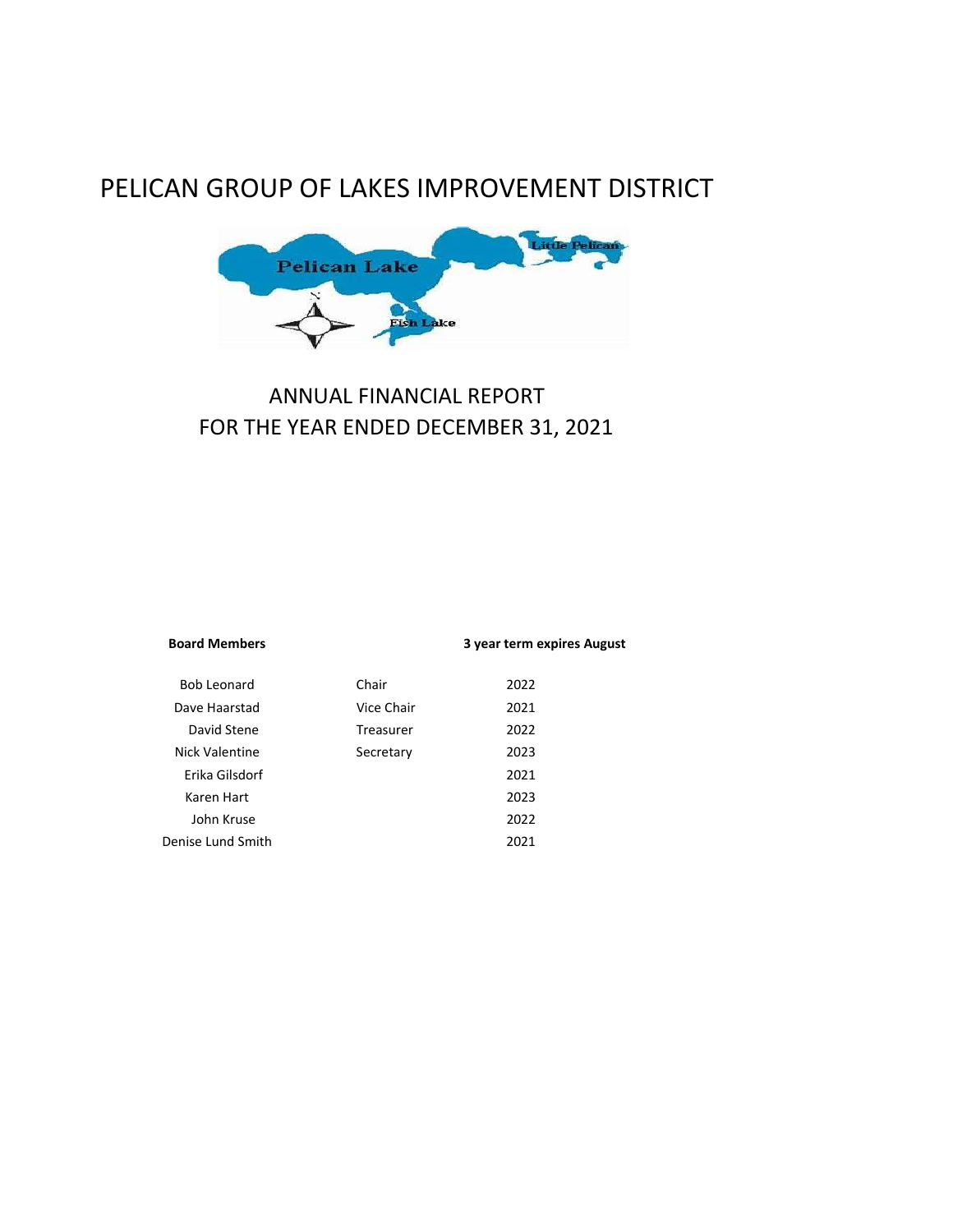# PELICAN GROUP OF LAKES IMPROVEMENT DISTRICT

P.O. Box 336, Pelican Rapids, MN 56572 – 0336 www.pgolid.org

January 4, 2022

#### To the Board of Directors Pelican Group of Lakes Improvement District

I hereby submit the Annual Financial Report for the year ended December 31, 2021. The following comments provide a brief summary of the organization and financial activities for the year.

#### ORGANIZATION

The Pelican Group of Lakes Improvement District (PGOLID or the District) is a Minnesota political subdivision established in 1993, whose boundaries encompass all parcels of real property located within 500 feet of Bass, Big Pelican, Fish and Little Pelican lakes, located in Ottertail County, Minnesota. PGOLID was formed to identify, quantify, study, and manage water resources as to preserve quality. The District has alsobeen involved in removing and restoring several old dams on the Pelican River and replacing those with natural type rapids.

The 2021 operations of the District were not significantly affected by the pandemic, other than some Board meeting were held virtually.

#### GENERAL FUND

Receipts for the General Fund consist primarily of the \$130,000 property tax levy which is collected by Ottertail County and remitted to the District twice a year. Actual receipts vary slightly due to current year delinquencies and collection of prior year delinquencies.

Disbursements for program activities include a contract with RMB Environmental Lab for lake resources coordinator and lake monitoring; a contract with Clarke Environmental for mosquito spraying; placement of navigational buoys; a tree program and other activities. PGOLID will continue these programs in 2022.

The Board adopts an annual budget at its annual meeting in August each year for the following year. The adopted budget for 2022 included total receipts of \$130,000 and total disbursements of \$130,000.

The Board has assigned fund or cash balances as follows:

\$65,000 for Working Capital. This is equal to 50% of our annual levy. The first tax receipts are generally not received until about June each year, and the District needs cash reserves for that period.

\$105,000 for Contingencies – This amount is designated for potential emergency management situations, such as a major infestation of invasive species.

The financial statements for the year ended December 31, 2020 were audited by independent CPA firm Nadine Julson LLC. The District is required to undertake an audit at least every five years or if receipts exceed a certain amount during the year.

Respectfully submitted,

### David A. Stene

David A. Stene, Treasurer